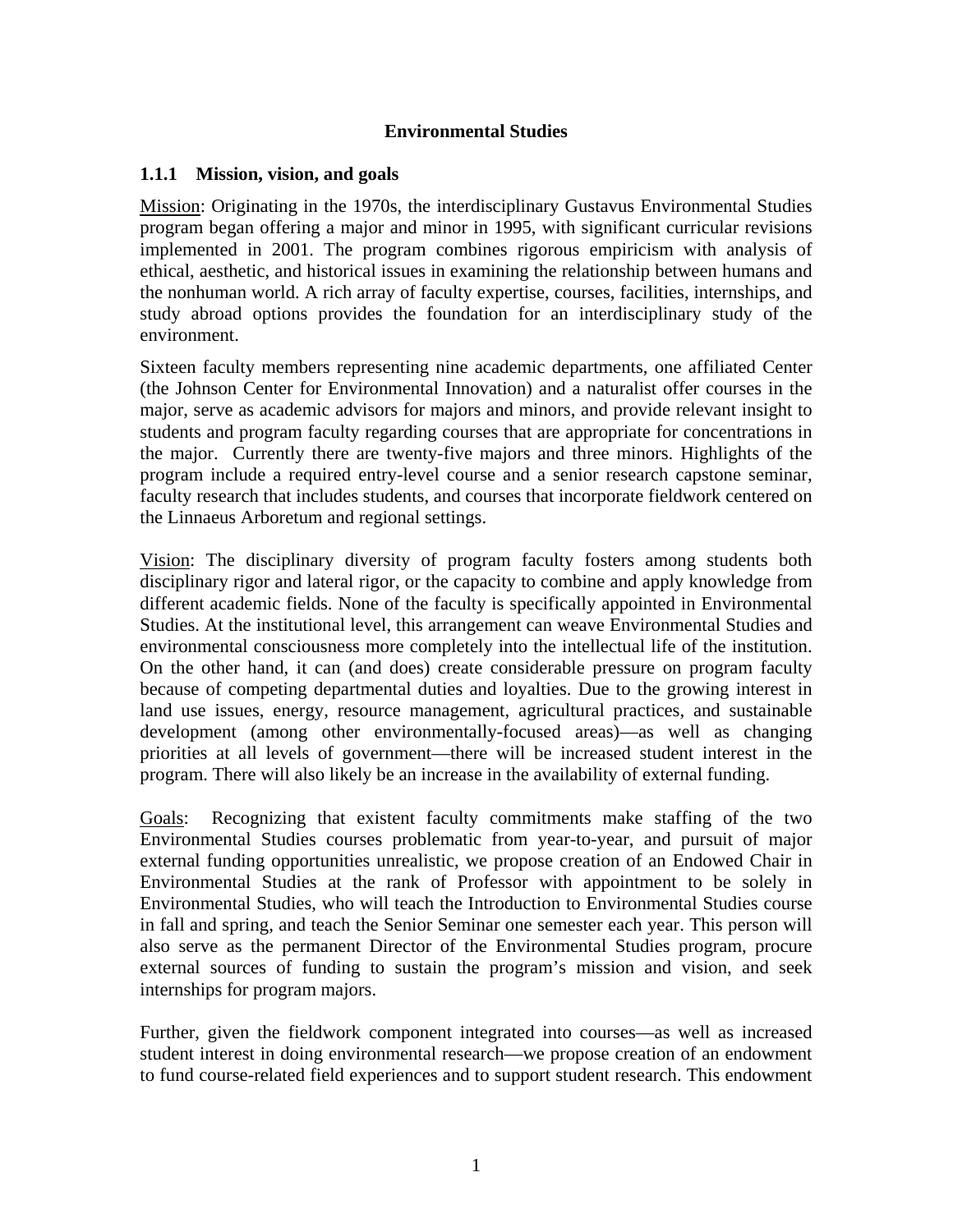will also support presentation of student research findings at appropriate academic conferences.

Given increased student interest in developing world countries as destinations for study abroad—as well as the significance of these countries in international environmental issues and issues of environmental justice—we propose creation of an international environmental justice study abroad program developed by Gustavus faculty.

Finally, as true environmental stewardship has to be learned, developed, and practiced beyond the constraints of classroom scheduling, we propose the building of a permanently designated environmentally-focused student dormitory, which will integrate environmentally conscious architecture and materials, and serve as a central location for members of the campus community to learn about environmental stewardship and sustainability.

## **1.3 Support relationships**

Students in the Environmental Studies program benefit from co-curricular opportunities provided by the Johnson Center for Environmental Innovation and the Linnaeus Arboretum. They also benefit from participation in environmental-related student organizations (notably the Gustavus Greens). The program is totally dependent on faculty in affiliated departments to staff program courses, on their faculty colleagues in those departments who recognize the value of this program and can accommodate its course offerings, and on the continued, consistent support of institutional administration.

## **Section 2: Strategic Review**

## **2.1 Strategic issues**

The principal strength of the program is its interdisciplinarity, resulting in an academic experience for students that is environmental *studies* rather than environmental *science*. Students benefit from a curricular approach that allows for both breadth across the curriculum and depth in one disciplinary area. Students balance different ways of knowing, understanding, thinking about, and communicating about the environment. They develop skills necessary to measure, analyze, and disseminate knowledge using data, and appreciate competing humanistic and social science perspectives. There are diverse talents and interests of contributing faculty, wide interests and abilities of students, and high quality of courses even if many are relatively higher enrollment.

Students are successful in applying their learning about human relationships with the environment to making change in their life and effecting environmental-related change on campus. Anecdotally, there is also a good track record of students moving on to highly-regarded graduate school programs in environment-related fields, and employment in environment-related fields after graduation. Students have also been relatively successful securing environment-related internships while enrolled in the program, and have sought environment-focused study abroad programs.